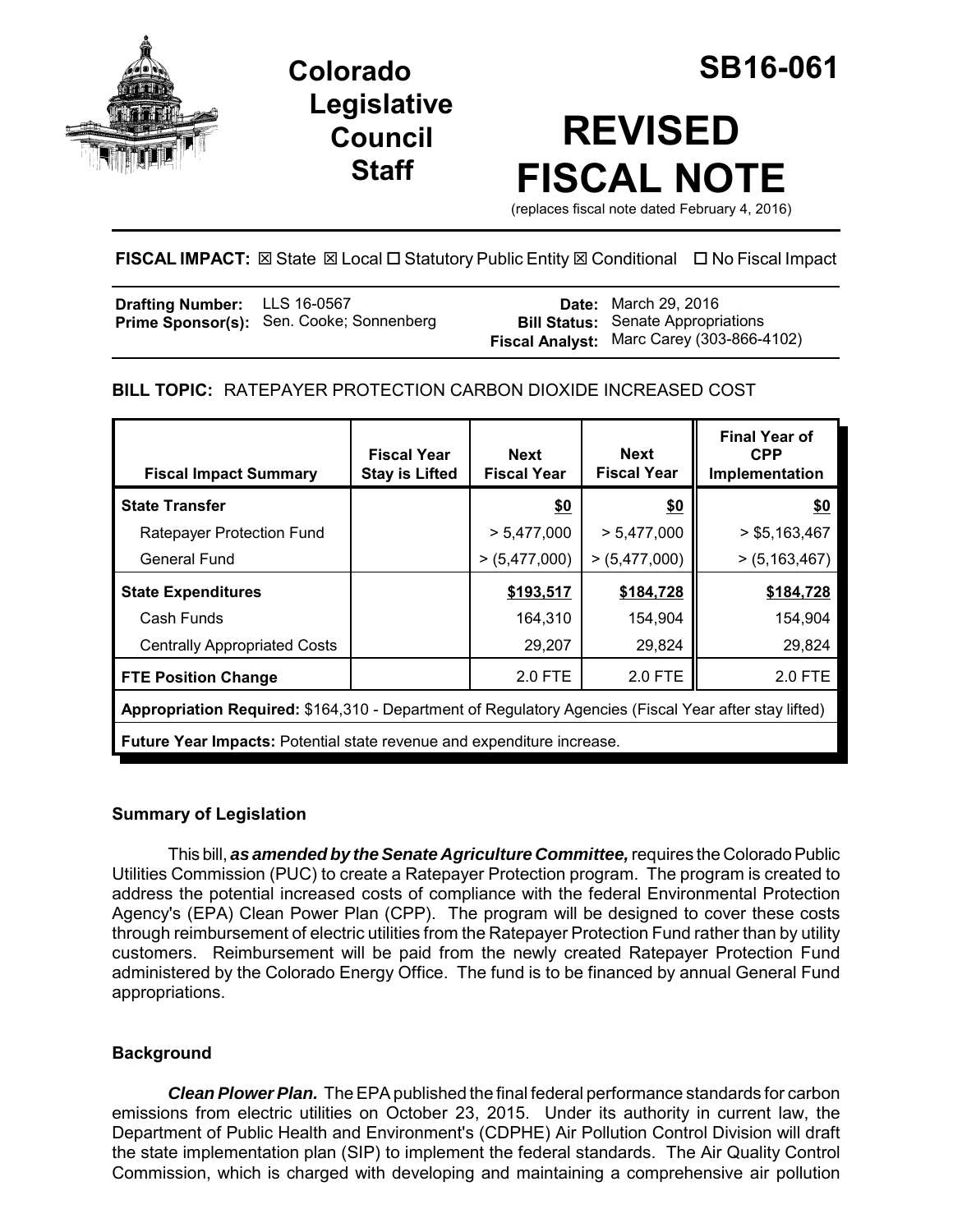prevention and control program for the state, will consider the CDPHE's SIP and any other proposals received from the public before the CDPHE submits the final SIP to the EPA. Under the federal Clean Air Act, the EPA may prescribe a federal implementation plan for Colorado if the CDPHE does not submit a SIP or if the SIP is not federally approved. On February 9, 2016, the United States Supreme Court issued a stay on the impact of the CPP, pending the resolution of legal challenges to the plan.

Several attempts have been made to model the impacts of CPP implementation. All studies were national in scope and use computable general or partial equilibrium models to estimate the impacts of the CPP on power costs and on the structure of the power sector, and in some cases impacts on other fossil fuel consumers in the energy and transportation sectors. All studies show declining power consumption and declining coal consumption; most project rising natural gas generation, depending on how much energy efficiency is increased.

The impacts on consumer electricity rates estimated in these studies vary widely, and are largely dependent on the underlying assumptions of the study. A survey of studies found that estimated impacts on average customer electricity rates between 2020 and 2030 ranged from 1.5 percent to 13 percent. In contrast, another study, not included in the survey, estimated that rates in 2030 declined by 28 percent because of the increase in participation in energy efficiency programs.

*Clean Air — Clean Jobs Act.* In anticipation of emission requirements for electric utilities under the federal Clean Air Act, House Bill 10-1365 enacted the Clean Air-Clean Jobs Act, which required that, by August 15, 2010, all rate-regulated utilities that own or operate coal-fired electric generating units—Public Service Company of Colorado, aka Xcel Energy, and Black Hills Energy—submit an emissions reduction plan for those units to the PUC. HB 10-1365 required that the emissions reduction plan be fully implemented by December 31, 2017. In testimony submitted to the PUC, Xcel Energy estimated a rate impact for the implementation costs incurred in 2016 of \$0.05 per month for a typical residential customer, and \$0.10 per month for a typical commercial customer.

#### **State Transfers**

The bill requires that administrative expenses for the PUC be paid from the newly created Ratepayer Protection Fund and specifies that these expenses may not exceed 3 percent of the annual average fund balance. Sufficient money must be transferred from the General Fund to cover both reimbursements for costs associated with CPP compliance and administrative expenses.

The administrative expenses identified in the State Expenditure section below imply transfers from the General Fund to the Ratepayer Protection Fund of at least \$5.5 million in the first fiscal year after the stay is lifted and \$5.2 million annually thereafter.

Additional transfers will be required once remittance amounts are known and utility reimbursements begin. This fiscal note assumes these will occur once utilities take specific actions and incur associated costs to comply with the CPP.

## **State Expenditures**

**This bill will increase expenditures in DORA by \$193,517 and 2.0 FTE in the first fiscal year after the stay is lifted and \$184,728 and 2.0 FTE FY thereafter These costs are conditional on the stay being lifted.**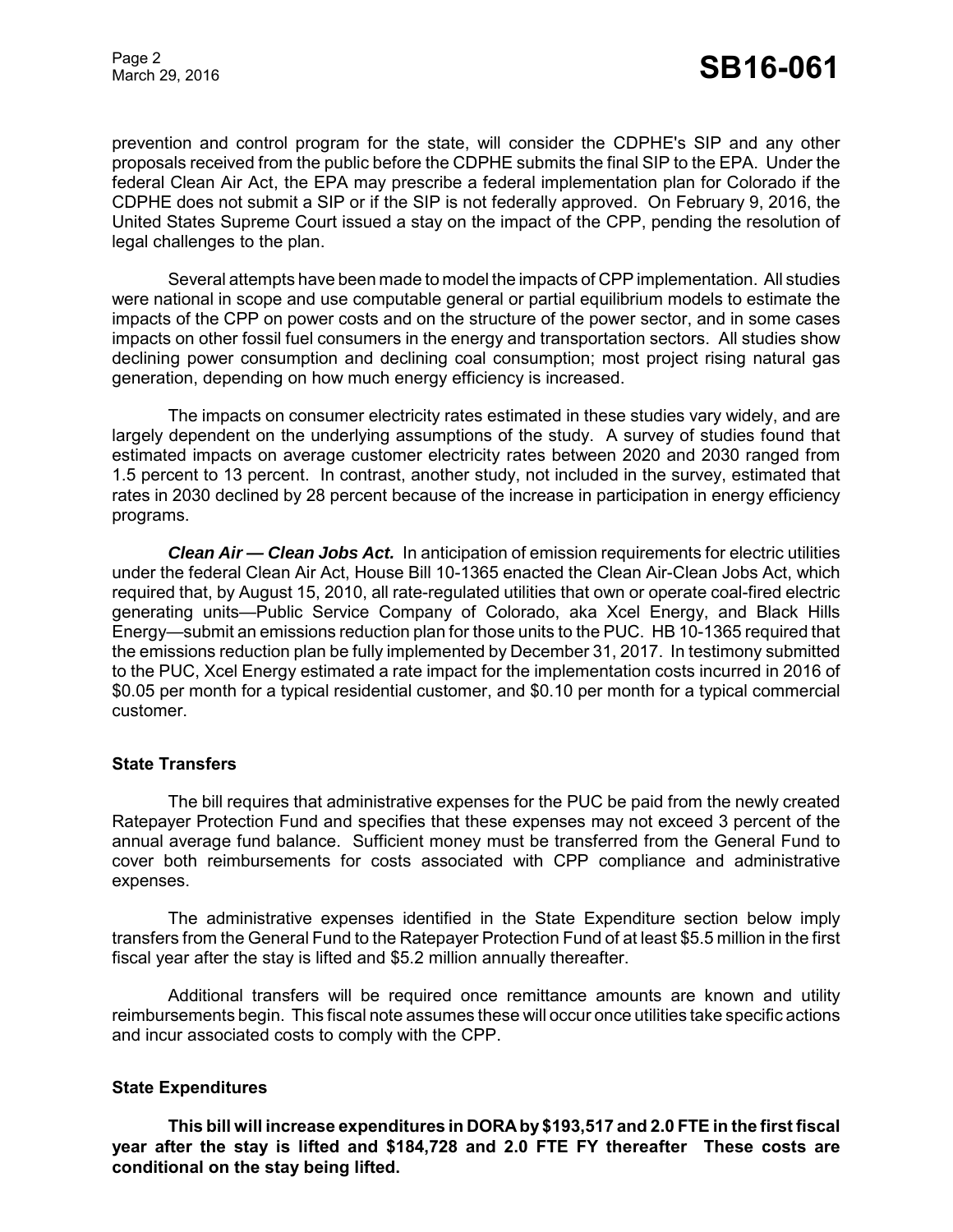*Public Utilities Commission — DORA.* As part of the newly created Ratepayer Protection program, the PUC is required to periodically assess the ratepayer impacts for compliance with the CPP. Under its current authority, the PUC regulates the two rate-regulated, investor-owned utilities in Colorado. The PUC, however, has no regulatory authority over electric generation and transmission cooperatives, cooperative electric associations, state power authorities, or municipal utilities. This bill requires the PUC to assess the rate impacts of CPP compliance of all Colorado utilities with generation capacity subject to the CPP. It is therefore expected that the PUC will need to hire one Rate Financial Analyst II FTE and one Professional Engineer II FTE to review the detailed electric resource expansion models of these entities, the resulting cost data, and the impacts on ratepayers.

| Table 1. PUC Expenditures Under Senate Bill 16-061 |                                                   |                                                   |  |  |
|----------------------------------------------------|---------------------------------------------------|---------------------------------------------------|--|--|
| <b>Cost Components</b>                             | <b>Fiscal Year after</b><br><b>Stay is Lifted</b> | <b>Fiscal Year after</b><br><b>Stay is Lifted</b> |  |  |
| <b>Personal Services</b>                           | \$153,004                                         | \$153,004                                         |  |  |
| FTE.                                               | 2.0                                               | 2.0                                               |  |  |
| <b>Operating Expenses and Capital Costs</b>        | 11,306                                            | 1,900                                             |  |  |
| Centrally Appropriated Costs*                      | 29,207                                            | 29,824                                            |  |  |
| <b>TOTAL</b>                                       | \$193,517                                         | \$184,728                                         |  |  |

 *\* Centrally appropriated costs are not included in the bill's appropriation.*

## *Reimbursement of Retail Rates. This bill will increase General Fund expenditures for the reimbursement of utilities from the Ratepayer Protection Fund. Reimbursement will occur once utilities begin to take actions and incur costs to comply with the CPP. Currently, it is not known when the first reimbursements would occur.*

Analysis of current emissions levels of Colorado utilities indicates a wide variance in the degree to which utilities are prepared to comply with CPP emissions requirements. Some utilities appear already to be in compliance with the requirements of the CPP, or at least on a trajectory such that compliance would not significantly alter their current resource acquisition plan. Other utilities will have to make significant changes to their portfolio of generation resources to ensure compliance.

This fiscal note assumes that it is the cost of such alterations, whether retirement of coal plants, construction of natural gas co-generation plants, power purchase agreements for renewable resource generation, or the implementation of energy efficiency programs, that utilities would receive reimbursement from the Ratepayer Protection Fund, in order to prevent utilities passing these costs along to customers. Without knowing which compliance strategies the utilities will employ, it is not possible to calculate an aggregate compliance cost for Colorado utilities, or an aggregate rate impact for utility customers.

Another complicating factor is the potential for the SIP to establish a system of emissions credit trading, either within the state or even with utilities in other states. Under such a system, utilities already in compliance could sell emissions credits to utilities out of compliance. While the costs of permit acquisition would need to be reimbursed just like other compliance costs, such a system results in minimum aggregate compliance costs.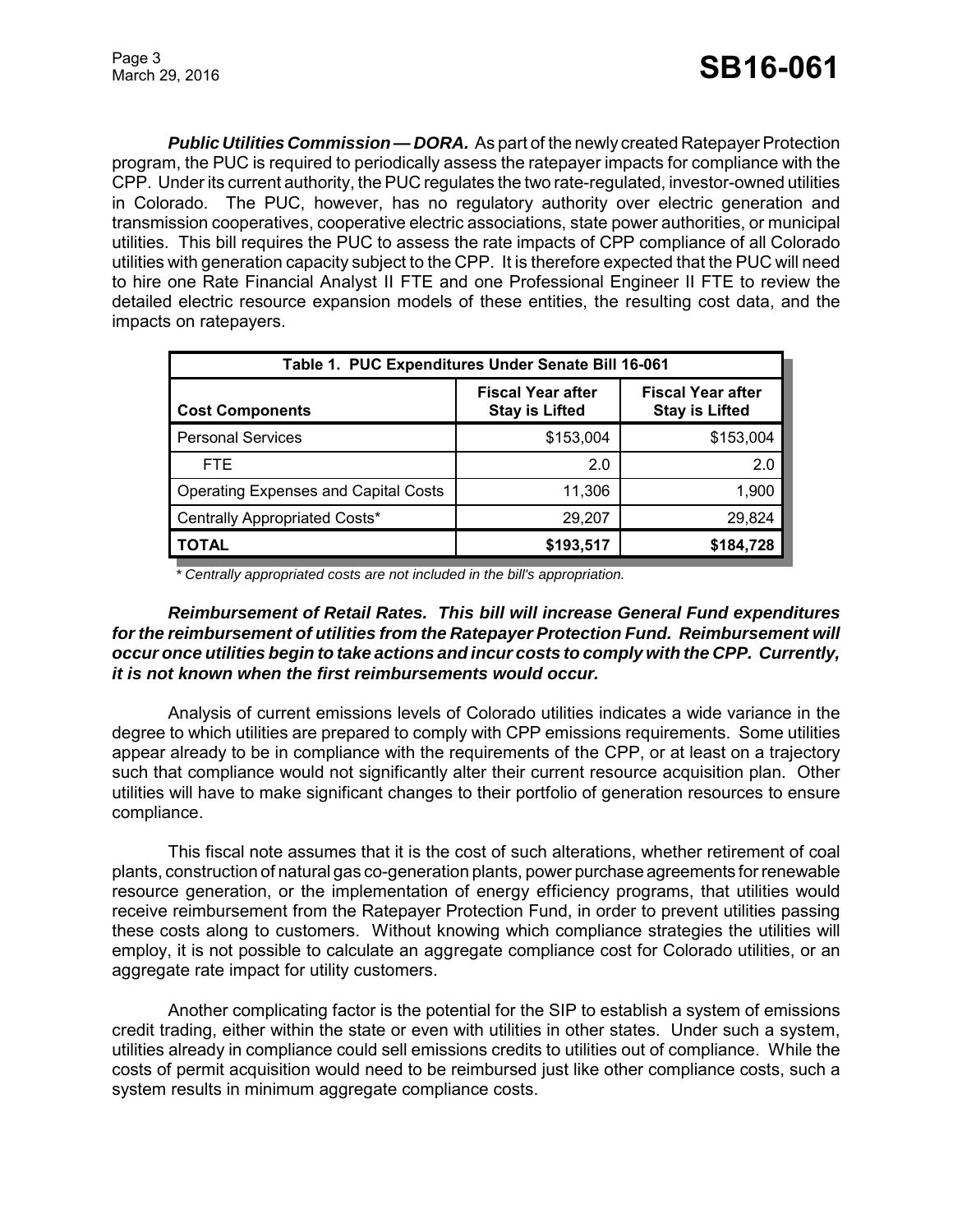*Centrally appropriated costs.* Pursuant to a Joint Budget Committee policy, certain costs associated with this bill are addressed through the annual budget process and centrally appropriated in the Long Bill or supplemental appropriations bills, rather than in this bill. The centrally appropriated costs subject to this policy are estimated in the fiscal note for informational purposes and summarized in Table 2.

| Table 2. Centrally Appropriated Costs Under Senate Bill 16-061       |                                               |                                               |  |
|----------------------------------------------------------------------|-----------------------------------------------|-----------------------------------------------|--|
| <b>Cost Components</b>                                               | <b>Fiscal Year</b><br>after Stay is<br>Lifted | <b>Fiscal Year</b><br>after Stay is<br>Lifted |  |
| Employee Insurance (Health, Life, Dental, and Short-term Disability) | \$16,114                                      | \$16,114                                      |  |
| Supplemental Employee Retirement Payments                            | 13,093                                        | 13,710                                        |  |
| <b>TOTAL</b>                                                         | \$29,207                                      | \$29,824                                      |  |

### **Local Government Impact**

Several municipalities own and operate electric generation units or contract with power authorities that would be subject to CPP emissions requirements. This fiscal note assumes these local governments and authorities would be eligible for reimbursements, even though they are not rate-regulated by the PUC. Thus, these local governments and authorities would incur costs in administering the reimbursements.

#### **Effective Date**

The bill takes effect upon signature of the Governor, or upon becoming law without his signature.

#### **State Appropriations**

For FY 2016-17, the DORA requires a cash fund appropriation of \$164,310 from the Ratepayer Protection Fund and an allocation of 2.0 FTE, conditional on the stay being lifted by June 30, 2016.

#### **Technical Notes**

The bill requires the PUC to administer the newly created Ratepayer Protection program. Administrative costs are to be covered with money credited to the newly created Ratepayer Protection fund but may not exceed 3 percent of the annual average fund balance. While the administrative costs identified in this fiscal note will require an annual average fund balance of at least \$5.5 million in the first year after the stay is lifted and \$5.2 million annually thereafter, the average annual balance of Ratepayer Protection fund is likely to be lower than this level, as money in the fund must be remitted quarterly to reimburse utilities for CPP compliance costs. If the fund balance is insufficient to cover PUC administrative costs, the PUC will require an additional General Fund appropriation.